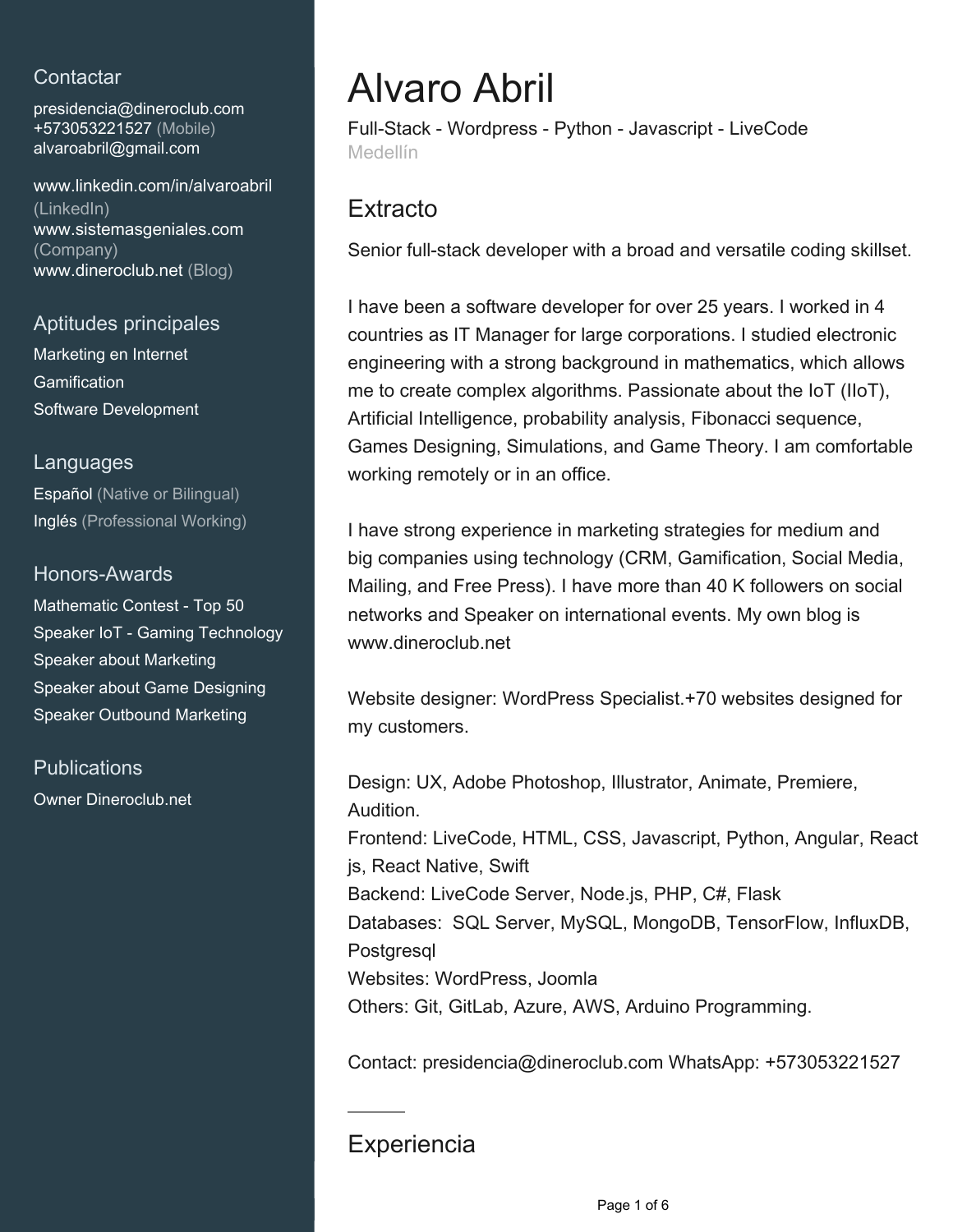#### Sistemas Geniales

Founder - Full Stack Developer agosto de 2019 - Present (2 años 5 meses) Medellín, Antioquia, Colombia

#### Full Stack Engineer

- Tools: Python, Flask, Postgresql, MySQL, Javascript, React, C#

• Collect client requirements and develop the software or website from them using UX/UI design methodologies.

- Developing functional databases, applications, and servers to support backend applications and websites.

- Design of user-based interactions through an effective Front-end architecture.

- Development and design of RESTful services and APIs.

- Managing database administration and hosting tasks.

- Keeping up to date with industry trends and developments that can be applied to business needs.

- Developing software for hundred of sensors (IIoT) around the world.

- Developing Jackpot Progressive Games for tables in land-based casinos.

- Mathematic Simulation for Sedic (Big Civil Engineering company)

#### Skills

- Proficiency in CSS (Bootstrap), JavaScript, and HTML, with an understanding of CSS pre-processors.

- Strong PHP and MySQL knowledge, with working knowledge of Express.js, React, and Node.js.

- Experience in API design and development.

- Android and iOS application development in the JavaScript React Native framework.

- Understanding of libraries including jQuery.
- Experience with AJAX.
- Developments with Livecode language.
- C language for Arduino cards
- InfluxDB for Sensors.

#### Avia Soluciones Hoteleras

Commercial Representative in Colombia mayo de 2021 - noviembre de 2021 (7 meses) Medellín, Antioquia, Colombia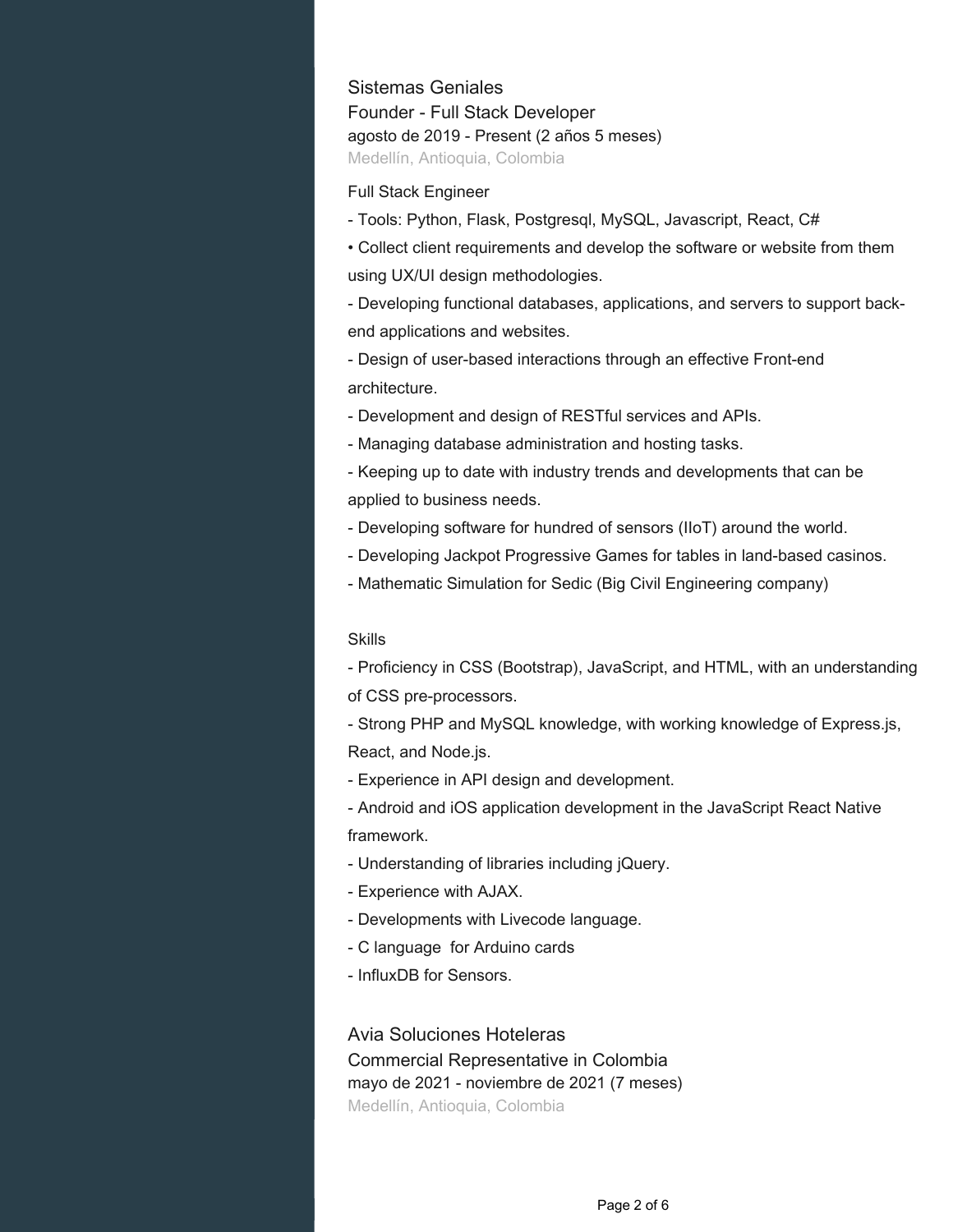Coordinate commercial activities to increase the network of Hotels that use Avianet, a technology platform and shared services. Avia is a subsidiary of the Aviatur Group.

**Dineroclub** 9 años 1 mes

Wordpress Advanced Designer octubre de 2015 - octubre de 2021 (6 años 1 mes) Medellin

Website Designer / WordPress Publisher

Editor in Chief octubre de 2012 - octubre de 2021 (9 años 1 mes) Medellín

Digital magazine with more than 10K visitors daily. Recognized in the Bussiness Community.

Penteon - USA Full-Stack - IIoT enero de 2020 - noviembre de 2020 (11 meses) Remote Work

Designing sofware for processing of big data (IIoT Sensors in Middle East). The industrial internet of things (IIoT) refers to the extension and use of the internet of things (IoT) in industrial sectors and applications. The IIoT encompasses industrial applications, including robotics, medical devices, and software-defined production processes.

La Mayorista Consulting Information Technology Specialist julio de 2019 - noviembre de 2020 (1 año 5 meses) Itagüí, Antioquia, Colombia

In charge of the development and implementation of technological tools applied to the logistics field of the largest co-ownership of Antioquia, with more than 1800 stores, oriented to the sale of food wholesale and retail.

Develop of marketing games for the commercial zone.

Servisoft S Senior Marketing Communications Manager junio de 2019 - marzo de 2020 (10 meses)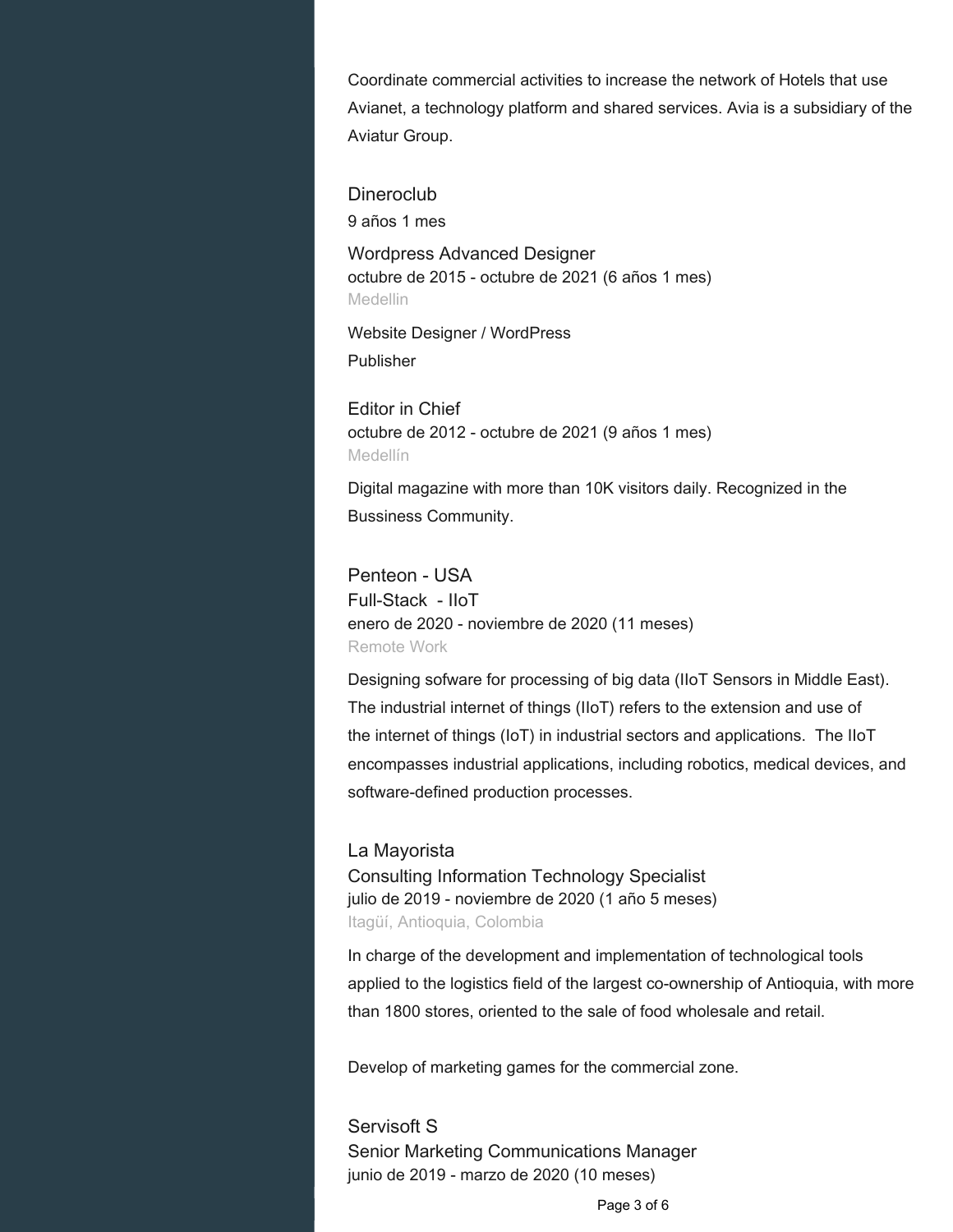#### Medellín

Development of the company's website and connectivity with CRM tools. Integration using Javascript.

Operation of Social Networks and communications and corporate relations of the company.

#### **HEMISFERIOS**

Co-founder febrero de 2017 - agosto de 2019 (2 años 7 meses) Medellín

Entrepreneurship to produce systems for Loyalty and Promotional Interactive Games.

### RENAL VI

Full-stack Developer enero de 2017 - diciembre de 2018 (2 años) Medellín

Development of apps for Android and iOs. Website creation. Marketing Management of the company.

# Gobernación de Antioquia

Webmaster - Digital Government abril de 2016 - diciembre de 2017 (1 año 9 meses) Medellín

Coordinate compliance with the Digital Government Policy of Colombia. Development and maintenance of the website. Communication of the entity with the citizen.

# Energía y potencia

Digital Marketing Manager & Webmaster - Tecnigreen septiembre de 2015 - abril de 2016 (8 meses) Medellín

Coordinator of the digital expansion of the Tecnigreen brand (products for the generation and use of solar energy) and development of the website.

Servisoft S.A. Marketing Manager diciembre de 2014 - agosto de 2015 (9 meses) Medellin

Development of the company's website and connectivity with CRM tools.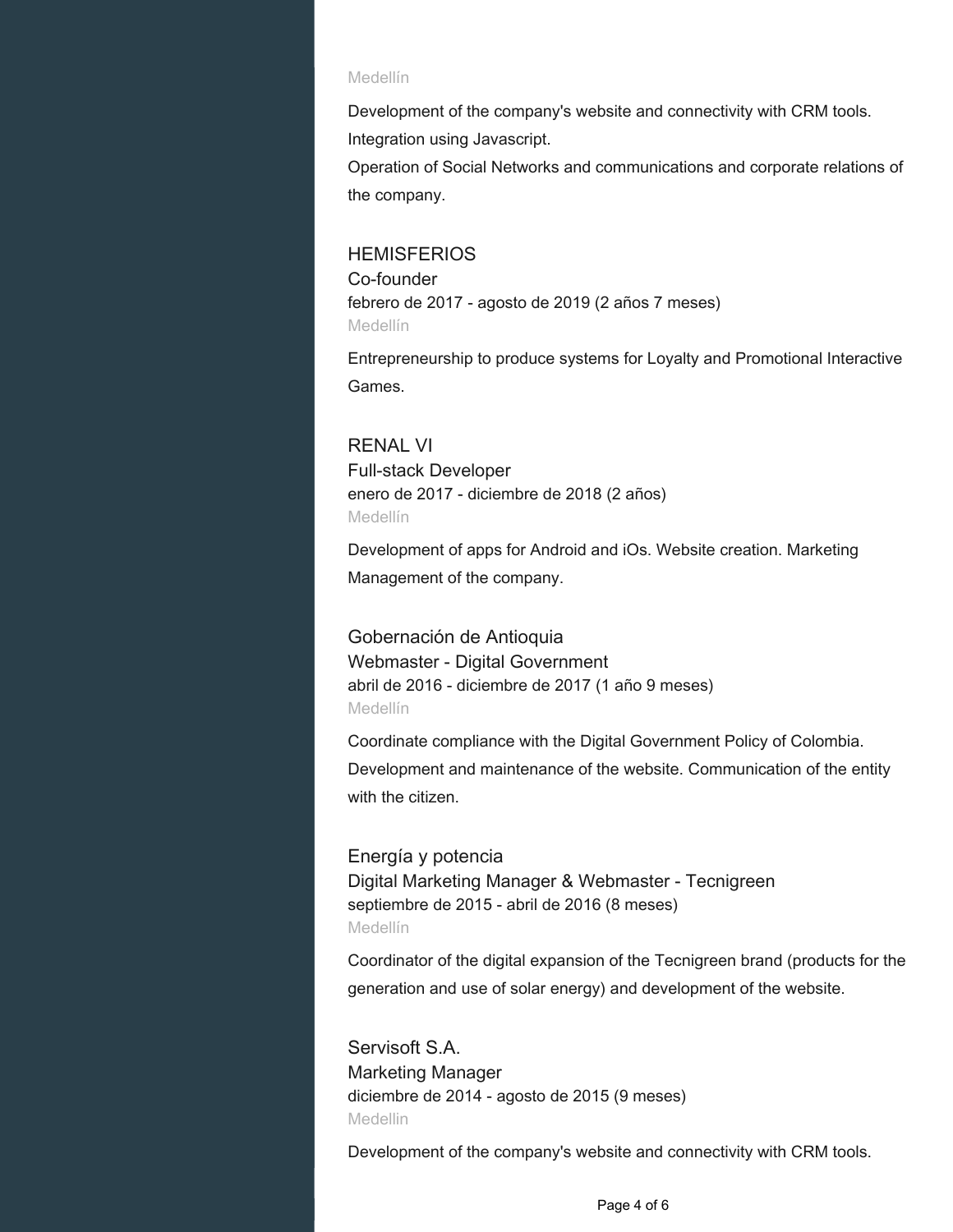Operation of Social Networks and communications and corporate relations of the company.

TTH Gaming Information Technology Management marzo de 2005 - enero de 2015 (9 años 11 meses) Guatemala

Development of the company's technology policies. Creation of the technological infrastructure. Control of Servers. Creation of Interactive Games for clients.

**WebCongress** Speaker septiembre de 2014 - septiembre de 2014 (1 mes) **Medellin** 

Speaker Outbound Marketing

Grupo Masaris Vice President Marketing Operations agosto de 2013 - diciembre de 2013 (5 meses) Lima, Perú

Games development - Loyalty

# PERU GAMING SHOW

Speaker agosto de 2013 - agosto de 2013 (1 mes) Lima, Perú

Speaker - Marketing for the Casino Industry - More than 400 conference attendees

Dynamic Modular System Global Business Development Manager enero de 2007 - agosto de 2013 (6 años 8 meses) Medellin

Desarrollo de estrategias para aumentar la participación de mercado de la compañía de software en latinoamérica

PERU GAMING SHOW 2012 Speaker agosto de 2012 - agosto de 2012 (1 mes) Lima, Perú